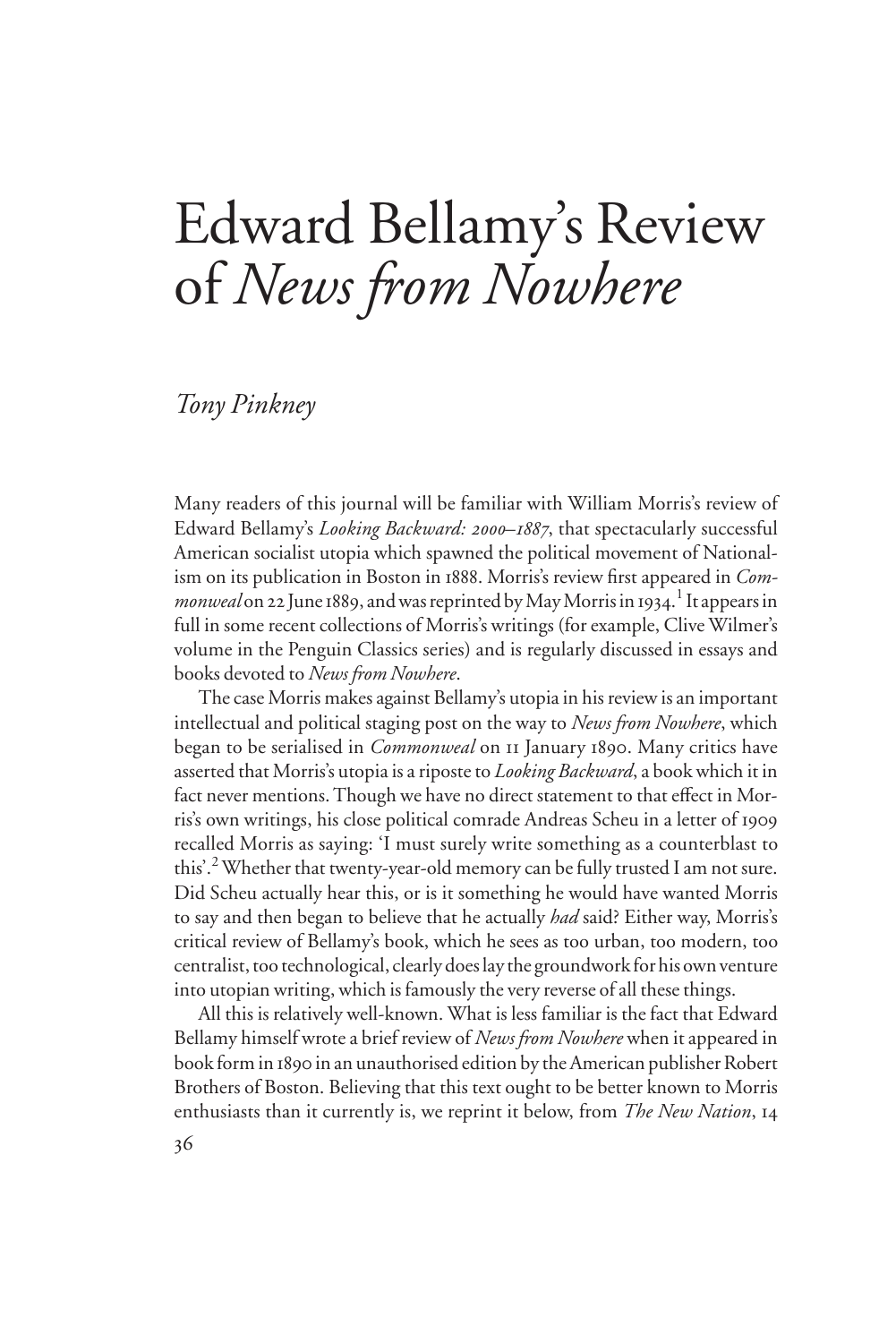February 1891, p. 47. Robert Brothers had reproduced the text of Morris's utopia directly from *Commonweal*, without the emendations which the author would make for the Reeves & Turner book version of 1891; and this fact accounts for Bellamy's assertion that it is 'the England of the 20th century' that William Guest wakes up to in *News from Nowhere*. For in the *Commonweal* text, the socialist revolution takes place in the early twentieth century, whereas in the Reeves & Turner version the civil war is pushed back to 1952–54, and Guest's arrival in Nowhere is a good deal later even than that.

The great political issue between Bellamy and Morris comes out in the latter's statement at the beginning of his second paragraph that 'Mr Morris appears to belong to the school of anarchistic rather than to the state socialists', a claim which anticipates Peter Kropotkin's more flamboyant assertion of 1896 that *News from Nowhere* is 'perhaps the most thoroughly and deeply Anarchistic conception of future society that has ever been written'.<sup>3</sup> For Bellamy, the sheer lack of system or administration in Morris's utopia renders it implausible from the very start: no society, he contends, could possibly function purely on neighbourly or communistic good will alone, as Nowhere appears to. Various defences of Morris on this point have been offered over the years. We might say that he protects his back in advance against such accusations by describing his book (in its subtitle) as merely 'Some Chapters' from a utopian romance, which implies that additional sections describing other aspects of Nowhere, including its administrative dimensions, are in principle possible, though not here provided. Alternatively, one could emphasise, as Paul Meier has notably done, the crucial distinction *News from Nowhere* makes in its very first sentence between the immediate Morrow of the Revolution and the latter's fully-developed long-term future, a temporal distinction which can be politically reformulated as one between socialism and communism.<sup>4</sup> In the first phase, a strong centralised Bellamyan state might still be necessary in order to push through key socialist reforms, and to deal with residual political opposition, with any 'old grumblers' or 'Obstinate Refusers' who might still prove a significant problem; but in the latter phase, one hundred and fifty or two hundred years later, communist patterns of behaviour will have bedded down so deeply into the collective psyche that such institutions will indeed, in the famous Marxist formulation, have simply withered away. Or third, we could argue, as Miguel Abensour has done, that Morris is writing an entirely new kind of utopia, in which the kind of 'politico-juridical model-building' beloved of Bellamy has given way to an exploratory 'education of desire'.<sup>5</sup> From this viewpoint, Bellamy's criticism of the institutional vagueness of Morris's utopian arrangements is not so much politically wrong as generically misguided, a matter of applying an old set of reading expectations (which might do perfectly well for Thomas More's *Utopia* or Francis Bacon's *New Atlantis*) to a radically new kind of utopian text.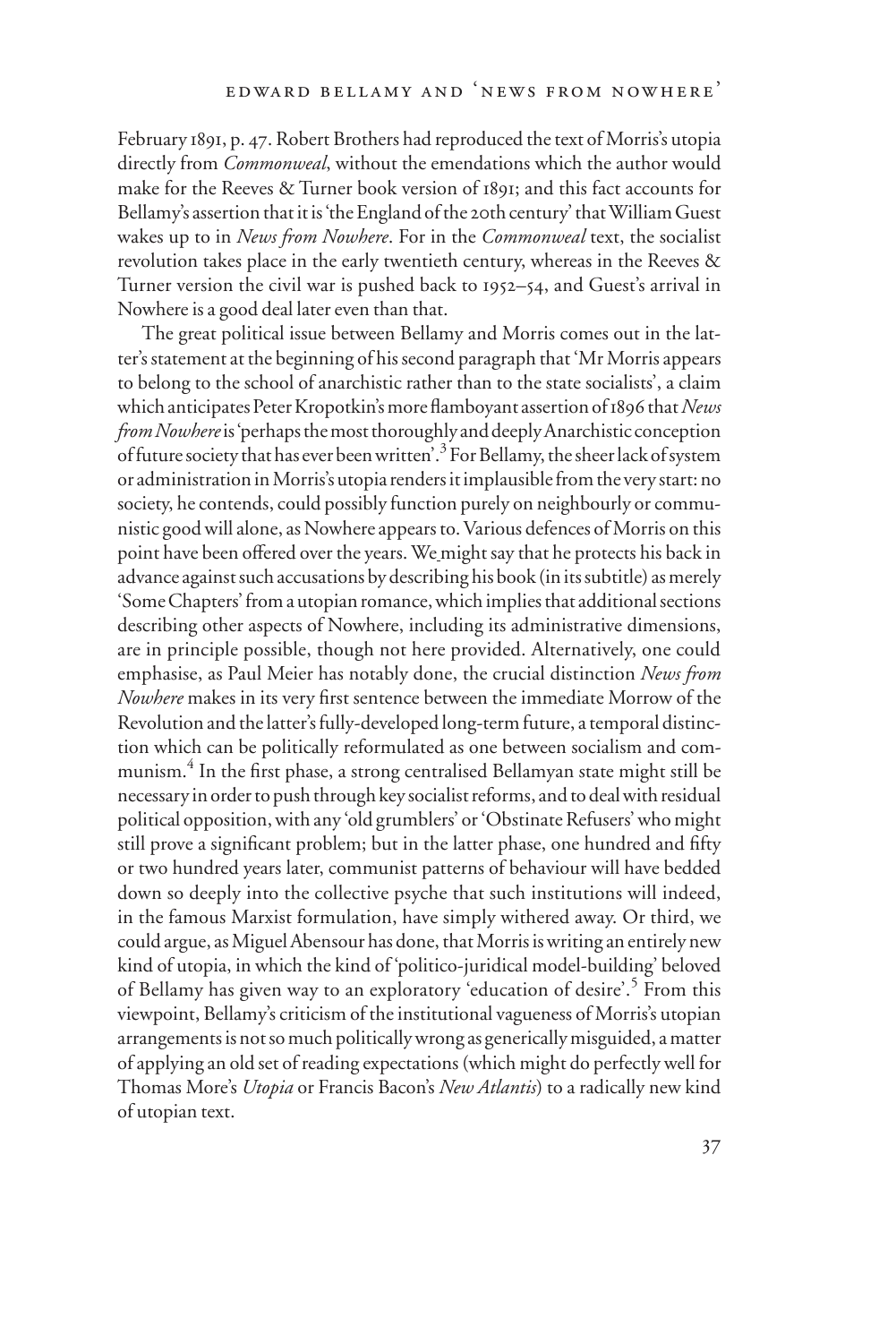#### THE JOURNAL OF WILLIAM MORRIS STUDIES .WINTER 2012

In one aspect at least, however, Bellamy approves of Nowhere's lack of institutions, since he accepts the case that, in a society of equals, police and courts will no longer be necessary in order to deal with such rare crimes of passion as may still take place: public disapprobation and the operation of conscience in the offender will do all that needs doing by way of punishment and atonement. I find Bellamy's formulations about the Nowherian men 'losing their wits' over the distractingly lovely women of the new age to be rather cavalier, but this perhaps indicates a problem in *News from Nowhere* itself, not just in its reviewer. That homicide or manslaughter arising from sexual jealousy takes place in Nowhere has often been taken as a sign of Morris's mature acknowledgement of human complexity: perhaps we can socially engineer a good economy, but we cannot rationalise away the illogic of sexual desire. But not only does this contradict old Hammond's early assertions to Guest about the stoical manner in which the Nowherians successfully overcome romantic and sexual disappointment, but it also contradicts the book's general emphasis on the radical reshaping of 'human nature' in a collective future. If communistic habits of thought and behaviour have now gone so deep that no economic institutions are necessary, why should the single area of male sexual possessiveness escape this transformation?

Bellamy's utopia, by way of reaction or 'counterblast', deeply shaped *News from Nowhere*, perhaps excessively so, arguably driving it to over-compensate for Bellamy's own industrialism and centralism. But it may also be the case that *News from Nowhere* in turn affected Bellamy's utopian thinking. For in 1897 he published a sequel to *Looking Backward* entitled *Equality*, 6 which in part simply extends the social thinking of the earlier book, but in other ways reacts significantly against it. The focus of *Looking Backward* is indeed relentlessly urban, but in its successor the population is spread more evenly around the countryside – the undoing of the city-country opposition having been a key goal of *News from Nowhere* itself. In 1888 Bellamy's utopian transition to socialism was entirely peaceful, the gentlest of evolutions rather than revolution; but in *Equality* it is allowed that there had been considerable violence, even if that was presumably nowhere near the scale of Morris's bloody civil war of 1952–54. And while in *Looking Backward* the organisation of the industrial army is rigid indeed, there are certain limited moves towards more participatory democracy in its sequel, with officials subject to recall.

In these various ways, then, as Darko Suvin and Alex Macdonald have suggested, *Equality* has perhaps learned some lessons from Bellamy's attentive reading of *News from Nowhere*;<sup>7</sup> and indeed we might even suggest that Bellamy's sequel actually makes a place for William Morris himself within it. Morris famously declared that, if he were dragooned into Bellamy's industrial army, he would just lie upon his back and kick, and in *Equality* there is a place where you can in effect go and do just that. For the book contains a Thoreau-like reservation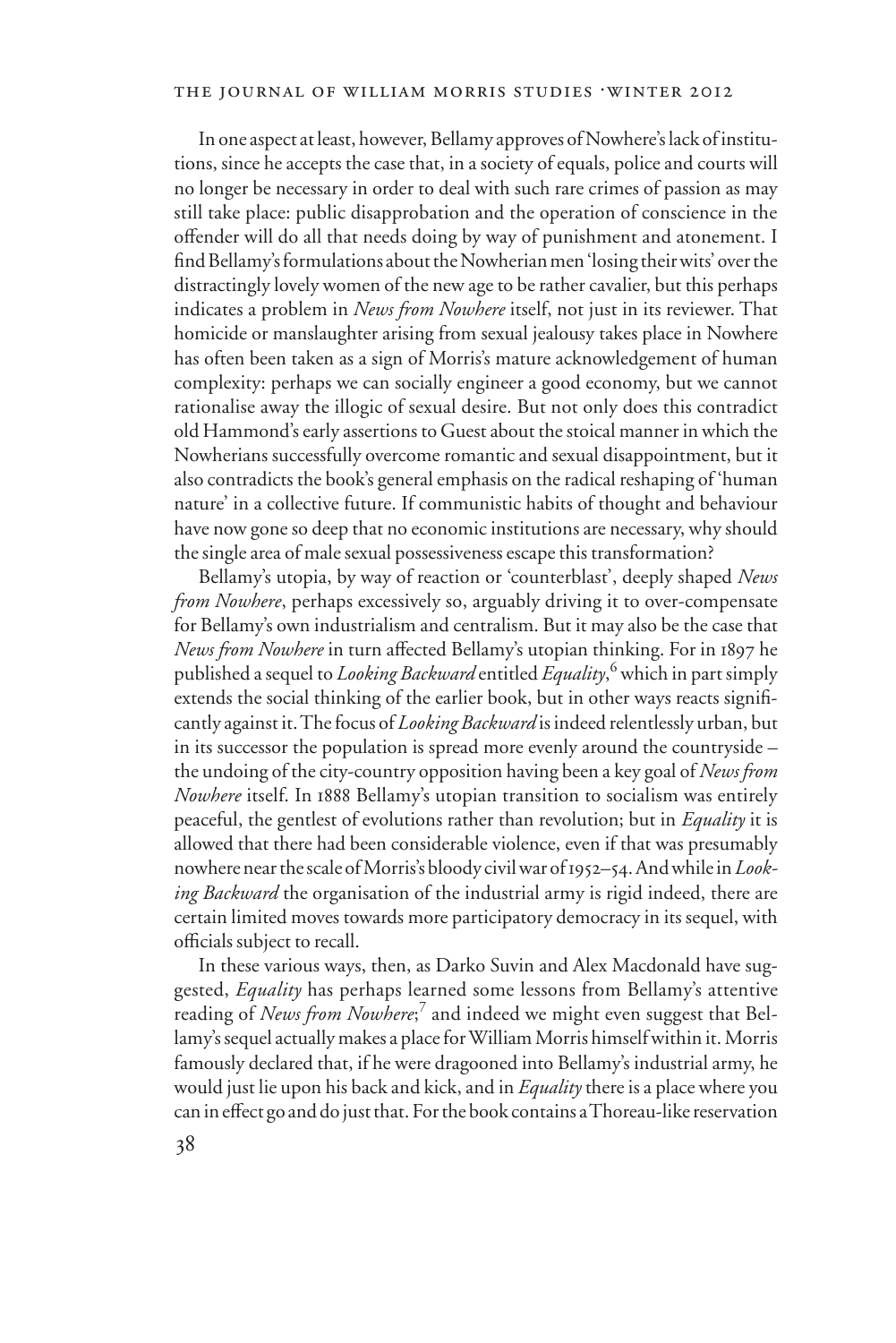where, furnished with a collection of seeds and tools, Morrisian objectors to the regimentation of an industrial army can work out their own salvation.

Edward Bellamy's review of *News from Nowhere* is thus not just a necessary part of the reception history of Morris's own text, but may have had as significant an impact on its author's own subsequent utopian thinking as Morris's 1889 review of *Looking Backward* had earlier had upon his.

The review now follows.

#### NOTES

- 1. May Morris, *William Morris, Artist, Writer, Socialist. Vol. 2, Morris as a Socialist*, Oxford: Basil Blackwell, 1936, (New York: Russell & Russell, 1966), pp. 501–507.
- 2. Cited in J. Alex Macdonald, 'The Revision of *News from Nowhere*', *Journal of the William Morris Society*, III, No. 2, Spring 1976, p. 9.
- 3. Denys P. Leighton, ed, *Lives of Victorian Political Figures IV: Volume 2 Thomas Hill Green and William Morris*, London: Pickering & Chatto, 2009, p. 389.
- 4. See Paul Meier, *William Morris: The Marxist Dreamer*, Brighton: Harvester Books (2 vols), 1978, especially Vol. 2, pp. 288–327.
- 5. Miguel Abensour, 'William Morris: The Politics of Romance', in Max Blechman, ed, *Revolutionary Romanticism: A Drunken Boat Anthology*, City Lights Books: San Francisco, 1999, pp. 125–161.
- 6. Edward Bellamy, *Equality*, London: William Heinemann, 1897, 365 pp.
- 7. Darko Suvin, *Metamorphoses of Science-Fiction: On the Poetics and History of a Literary Genre*, New Haven: Yale University Press, 1979, p. 175; Alex Macdonald, ed, *Looking Backward: 2000–1887*, Broadview Press, 2003, p. 35.

# NEWS FROM NOWHERE

## William Morris' idea of the good time coming

Perhaps the most distinguished of the many converts which socialism in England has made from among the cultured class is William Morris, author of *The Earthly Paradise*, and one of the greatest of living poets. His *News from Nowhere*, just published in this country by Roberts Brothers, is a setting forth in the form of a clever fiction of his ideal of the good time coming, and is exceedingly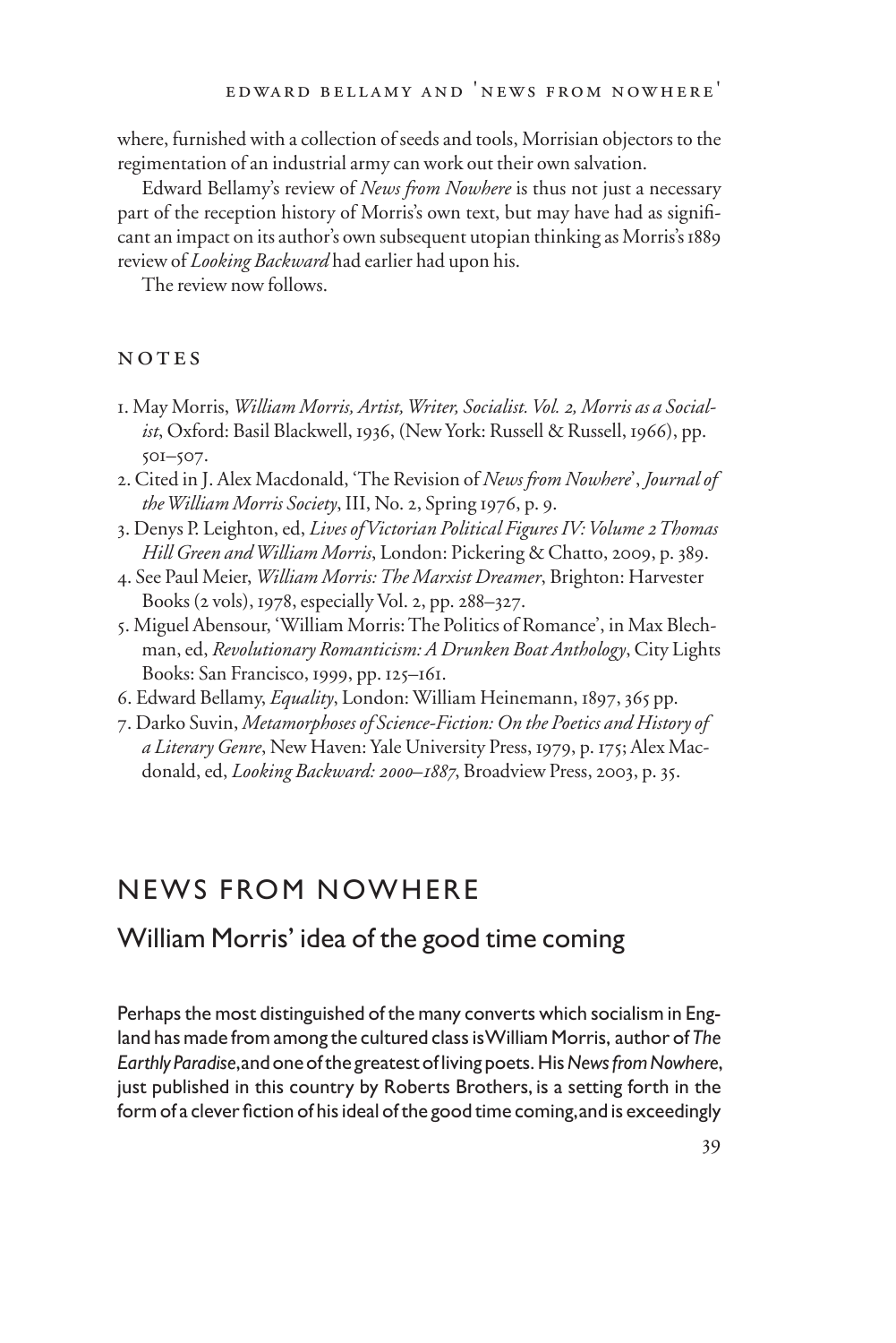well worth reading. The tale is on this wise: After a heated discussion with his friends at the socialist league, the narrator goes home and to bed. When he wakes he is surprised to find it summer, whereas it was winter when he went to bed. On going forth he discovers that everything else is changed, and in fine that it is the England of the 20th century that he has awakened to. Then follows the story of a week's wanderings among the friendly people by whom he finds himself surrounded, his experience naturally consisting largely of questions and answers born of his surprise at what he sees about him and the surprise of those about him at his surprise. All the while he has a vague idea, just as one so often has in dreams, that he is dreaming, and it finally turns out that he was dreaming, and he awakes again much disgusted in this musty 19th century. This dream business is very cleverly managed, though of course it is merely the contrivance for getting the author's social ideas in objective form.

Mr. Morris appears to belong to the school of anarchistic rather than to the state socialists. That is to say, he believes that the present system of private capitalism once destroyed, voluntary co-operation, with little or no governmental administration, will be necessary to bring about the ideal social system. This is in strong contrast with the theory of nationalism, which holds that no amount of moral excellence or good feeling on the part of the community will enable them to dispense with a great deal of system in order so to co-ordinate their efforts as to obtain the best economic results. In the sense of a force to restrain and punish, governmental administration may no doubt be dispensed with in proportion as a better social system shall be introduced; but in no degree will any degree of moral improvement lessen the necessity of a strictly economic administration for the directing of the productive and distributive machinery. This is a distinction which anarchists too commonly overlook, when they argue against the necessity of government.

In Mr. Morris's ideal England there appears to be no central government, but merely an aggregation of communes or towns, each of which regulates its own aVairs on a strictly democratic basis. We are given no suggestions as to how any form of administration extending beyond town limits is conducted, as, for instance, the railroad system. We are told that manufacturing has been so much improved that the greatest fear of the people is that presently there will be no more work to do; but as to the industrial system, by which this result has been effected, Mr. Morris is provokingly silent, although nothing is more certain than that a great deal of system must have been required to produce the effect described.

Such glimpses as we are given of the business methods of the people pique our curiosity still further as to how they manage to make the ends meet. In